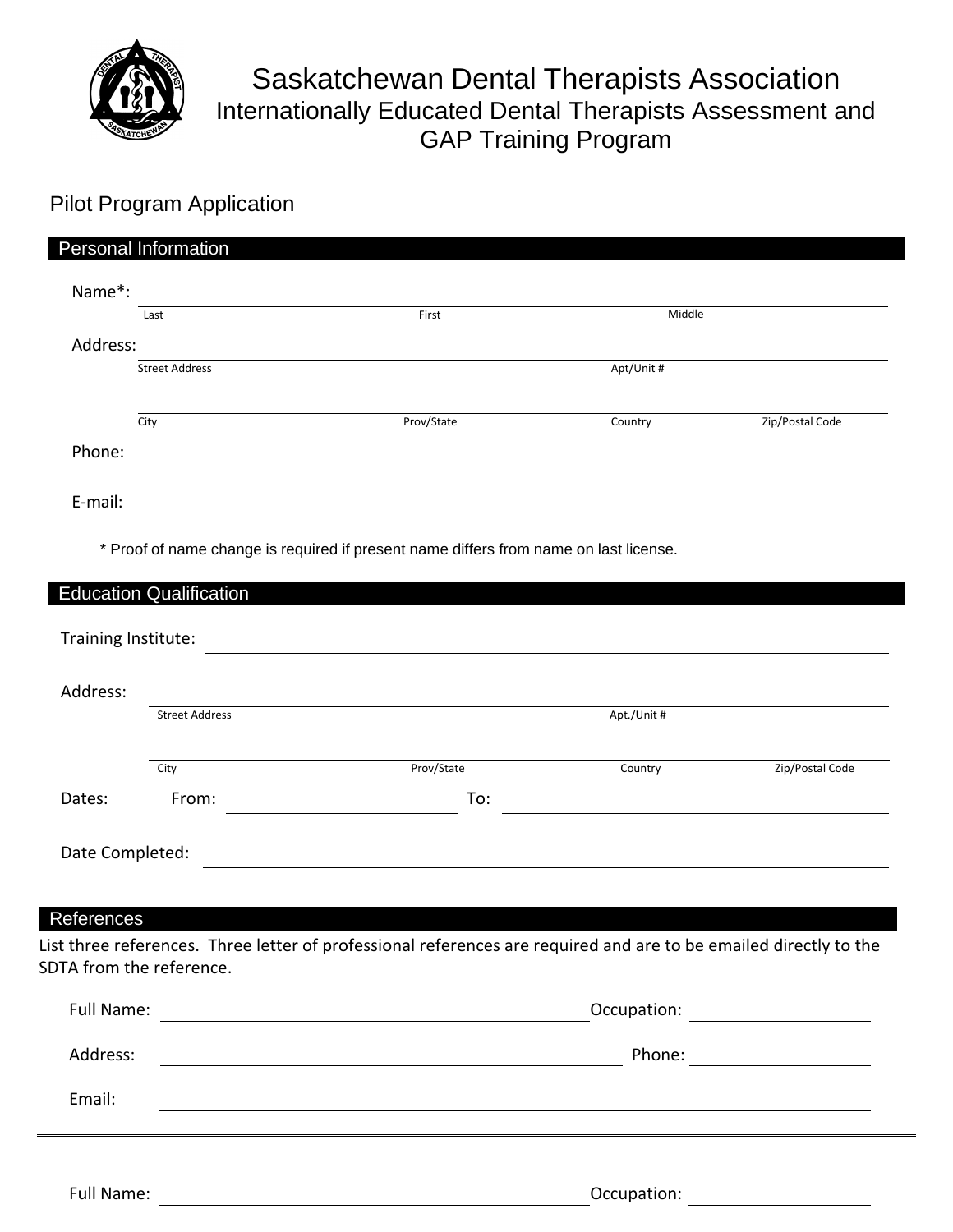| Address:                   |                                                                                                                        |  |  |
|----------------------------|------------------------------------------------------------------------------------------------------------------------|--|--|
| Email:                     | <u> 1980 - Andrea Barbara, amerikana menyebaran banyak bagian dalam banyak bagian dalam banyak bagian dalam bagi</u>   |  |  |
|                            |                                                                                                                        |  |  |
|                            |                                                                                                                        |  |  |
| Address:                   |                                                                                                                        |  |  |
| Email:                     | <u> 1989 - Jan James James Barnett, fransk politik (d. 1989)</u>                                                       |  |  |
| <b>Previous Employment</b> |                                                                                                                        |  |  |
|                            |                                                                                                                        |  |  |
| Employer:                  | <u> 1980 - Johann Barbara, martxa alemaniar argametria (h. 1980).</u>                                                  |  |  |
| Address:                   | <u> 1980 - Johann Barn, mars ann an t-Amhain Aonaich an t-Aonaich an t-Aonaich ann an t-Aonaich ann an t-Aonaich</u>   |  |  |
| Job Title:                 | <u> Andrew Maria (1989)</u>                                                                                            |  |  |
|                            |                                                                                                                        |  |  |
|                            |                                                                                                                        |  |  |
|                            |                                                                                                                        |  |  |
|                            |                                                                                                                        |  |  |
| Employer:                  |                                                                                                                        |  |  |
| Address:                   | <u> 1989 - Johann Stein, marwolaethau a bhann an t-Amhair ann an t-Amhair an t-Amhair an t-Amhair an t-Amhair an</u>   |  |  |
| Job Title:                 | <u> 1989 - Johann Stoff, deutscher Stoffen und der Stoffen und der Stoffen und der Stoffen und der Stoffen und der</u> |  |  |
| Responsibilities:          | <u> 1980 - Andrea Stadt Britain, amerikansk politik (d. 1980)</u>                                                      |  |  |
|                            |                                                                                                                        |  |  |
|                            |                                                                                                                        |  |  |
| Employer:                  |                                                                                                                        |  |  |
|                            |                                                                                                                        |  |  |
| Address:                   | <u> 1989 - Johann Stoff, amerikansk politiker (d. 1989)</u>                                                            |  |  |
| Job Title:                 | <u> 1980 - Johann Barn, fransk politik (f. 1980)</u>                                                                   |  |  |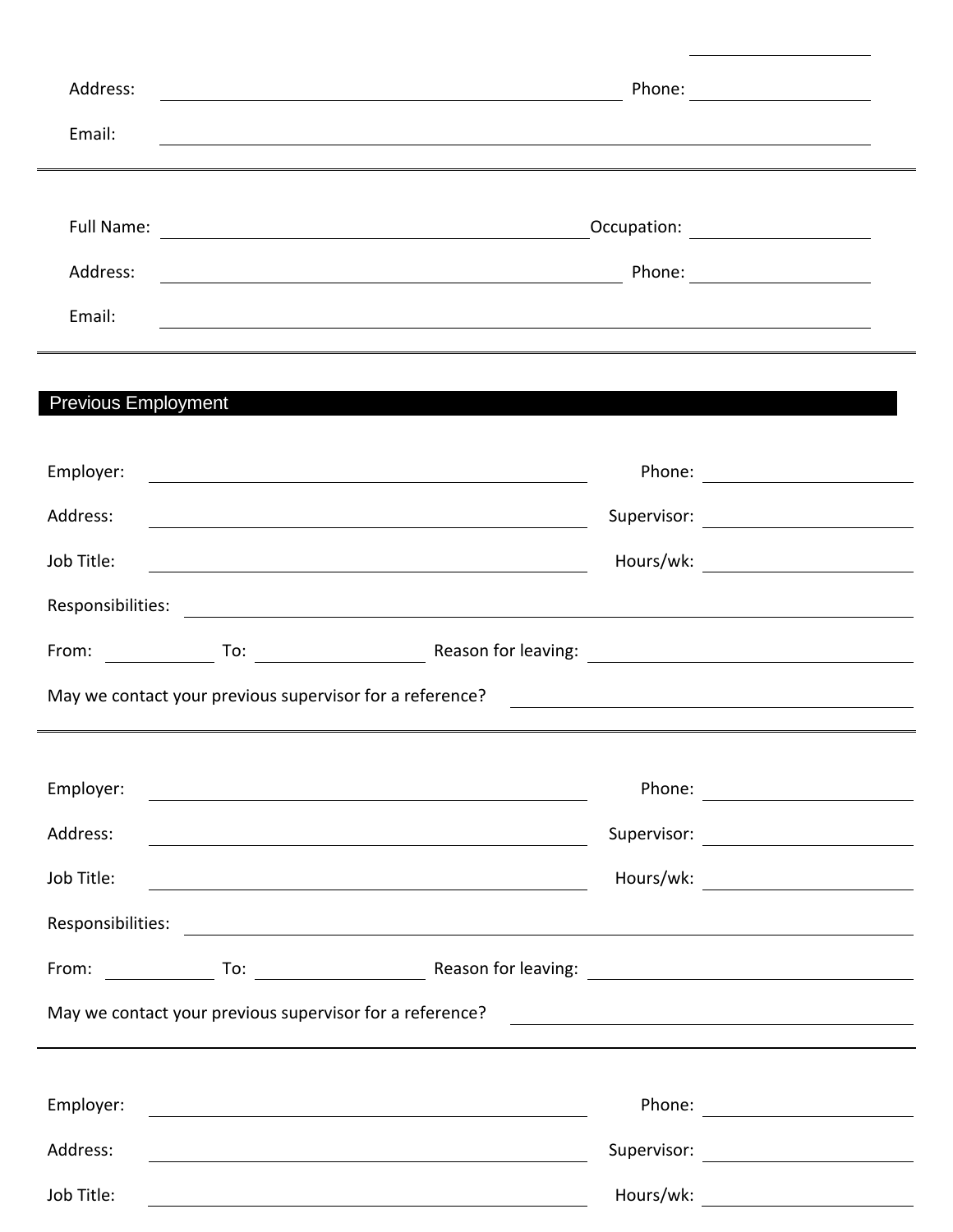| Responsibilities:                                                                                                                                                                                                                                                            |
|------------------------------------------------------------------------------------------------------------------------------------------------------------------------------------------------------------------------------------------------------------------------------|
| From:                                                                                                                                                                                                                                                                        |
| May we contact your previous supervisor for a reference?                                                                                                                                                                                                                     |
|                                                                                                                                                                                                                                                                              |
| Documentation to be included with application                                                                                                                                                                                                                                |
| All documentation is to be submitted to SDTA via email in digital form.<br>Payment: This is waived for Pilot Program                                                                                                                                                         |
| Verification and Credential Authentication Report from World Education Services (WES)                                                                                                                                                                                        |
| The WES-ICAP course-by-course credential assessment is required.                                                                                                                                                                                                             |
| The WES-ECA basic report for immigration purposes is not acceptable.                                                                                                                                                                                                         |
| The assessment report must be sent directly to SDTA from WES.<br>$\bullet$                                                                                                                                                                                                   |
| Verification of Education (copy of certification of graduation)                                                                                                                                                                                                              |
| Training course outlines, syllabus or curriculums from your training program (including clinical hours<br>and practicum hours)                                                                                                                                               |
| Letter of good standing from applicant's international regulatory authority (to be emailed directly<br>to the SDTA from regulatory body)                                                                                                                                     |
| Resume or curriculum vitae to include work experience as a dental therapist and employment<br>contact information                                                                                                                                                            |
| Copy of most recent English language test result                                                                                                                                                                                                                             |
| Proof of name change if applicable                                                                                                                                                                                                                                           |
|                                                                                                                                                                                                                                                                              |
|                                                                                                                                                                                                                                                                              |
| Within the past two years have you been the subject of any investigations, reviews, disciplinary hearings, or<br>proceedings (including criminal proceedings) in any province, territory, state, or country?                                                                 |
| Yes. If yes please explain.<br>No                                                                                                                                                                                                                                            |
| During the past two calendar years, have you been diagnosed or been treated for drug or alcohol addiction?                                                                                                                                                                   |
| Yes. If yes please explain.<br>No                                                                                                                                                                                                                                            |
| Within the past two years have you ever been convicted of an offense under the Criminal Code (Canada), the<br>Food and Drug Act (Canada), the Controlled Drugs and Substance Act (Canada) or any other similar legislation<br>in any province, territory, state, or country? |
| Yes. If yes please explain.<br>No                                                                                                                                                                                                                                            |
| Have you been diagnosed with a blood borne communicable disease (including but not limited to Hepatitis<br>B, Hepatitis C, HIV and AIDS) which, by its nature, could place your patients at risk if there were an                                                            |
| inadvertent exposure?<br>Yes. If yes please explain.<br>No                                                                                                                                                                                                                   |